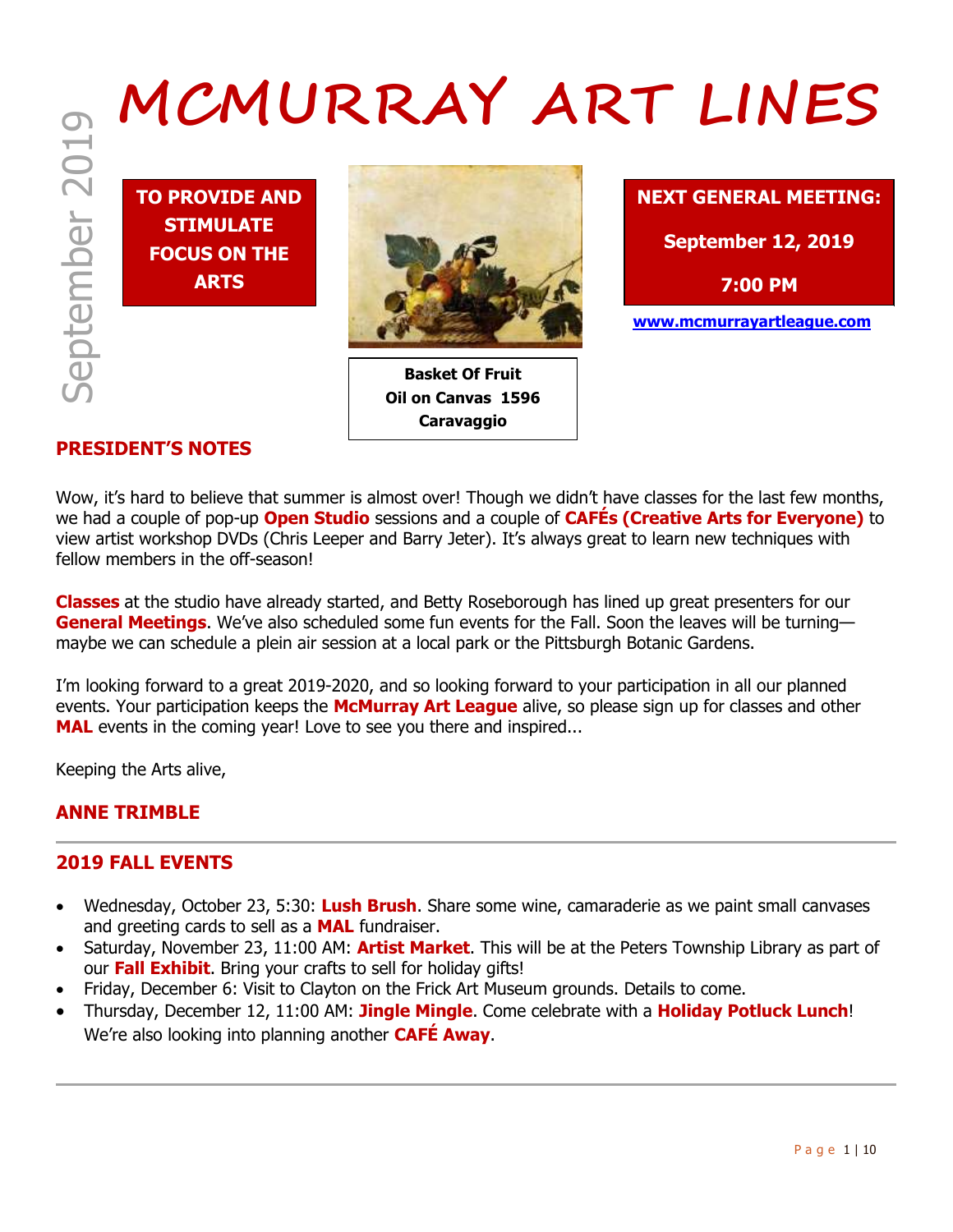### **STUDIO WINDOW EXHIBIT**

**CALLING MAL ARTISTS** - I would like to invite you to have a **MAL Window Exhibit** for a month during the months of January through July 2020. If you can attend our first general meeting in September I would like to meet you so you can see the window site and get procedural information from me. Pick a month now and let me know. Please contact me in the next week if you are interested, so I can have everything ready for our first general meeting the on Thursday, September 12, 2019. My email address is [darla.duffy801@gmail.com.](file:///C:/Users/prebh/Desktop/darla.duffy801@gmail.com)

The following members will be showing their art in the next three months:

- Cindy Gilberti September
- Karen Vituccio October
- Paul Rebholz November

The artists are all members of **MAL**. Please encourage your friends to visit the studio on **Open Studio** days to see the fine art work on display in the window and inside the studio.

# **DARLA RAE DUFFY**

| <b>Board Meetings 2:00</b><br>PM. | <b>General Meetings</b>    |         | <b>Presenter</b>                            |  |
|-----------------------------------|----------------------------|---------|---------------------------------------------|--|
| September 23, 2019                | September 12, 2019 7:00 PM |         | Frank Webb - Watercolor                     |  |
| October 21, 2019                  | October 10, 2019           | 7:00 PM | Christine Swann - Pastel - Portraits        |  |
|                                   |                            |         | https://swannportraits.com/                 |  |
| November 25, 2019                 | November 14, 2019 2:00 PM  |         | Lisa Markowski - Mosaic                     |  |
|                                   |                            |         | http://markomosaics.com/                    |  |
| January 20, 2020                  | February 13, 2020          | 2:00 PM | Bill Karaffa - Art Study In Italy           |  |
|                                   |                            |         | https://www.facebook.com/people/Bill-       |  |
|                                   |                            |         | Karaffa/100011382820903                     |  |
| February 24, 2020                 | March 12, 2020             | 2:00 PM | Marlene Boas - Encaustics                   |  |
|                                   |                            |         | marleneboas.wix.com/encaustics              |  |
| March 23, 2020                    | April 9, 2020              | 7:00 PM | Julie Agar – Norman Rockwell – His Life and |  |
|                                   |                            |         | Art                                         |  |
| April 20, 2020                    | May 14, 2020               | 7:00 PM | <b>TBD</b>                                  |  |
| May 18, 2020                      |                            |         |                                             |  |

# **MEETING DATES FOR 2019/2020**

### **Coming up in the next meeting**:

### Frank Webb

Recent awards to Frank Webb include: The Fredrick Wong Award at the American Watercolor society, A Life Achievement Award at the Watercolor Salon II at Thessaloniki, Greece, First award at the Pittsburgh Waterworks, Combined Donors Award at the National Watercolor Society International, Baltimore Watercolor Society Award at the Pittsburgh Aqueous International, Silver Medal at the Audubon.



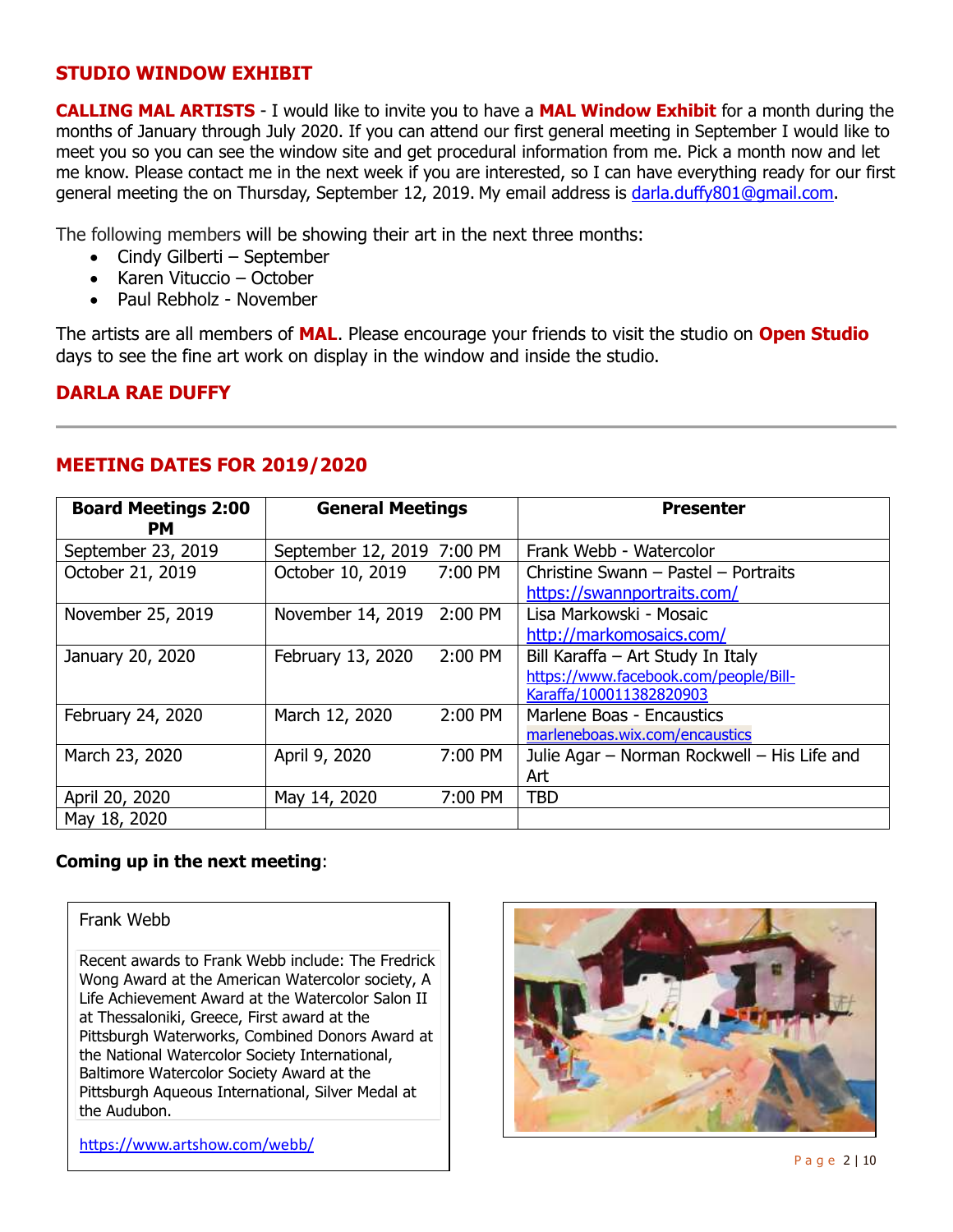# **UPCOMING CLASSES – 2019/2020**

We have a great variety of classes with some new instructors and classes in very diverse media and subject matter. **Please sign up early so we can make sure these classes can run!** The minimum must be met a week prior to the first class or the classes will be canceled. This is a courtesy to our instructors who prepare handouts/class instruction for the number signed up. Their time is valuable....they could be painting a masterpiece!

| <b>Date</b> | <b>Teacher Class</b>                         | Time           | <b>Member - Non Member</b><br><b>Class size</b> |
|-------------|----------------------------------------------|----------------|-------------------------------------------------|
| August 28,  | Arindam Sen – Photography Level 1 intro to   | $6:00 - 8:00$  | $$15/day - $20/day$                             |
| Sept 10     | basic editing using free software (Register) |                | 8 minimum                                       |
| Sept 3, 11  | Sue Levy, Beginner-Intermediate Watercolor,  | $10:00 - 2:00$ | \$30/day - \$35/day                             |
|             | Artist Info (p.1) (p.2), Supplies (Register) |                | 5 minimum                                       |
| Sept 18, 25 | Frank Webb, Watercolor, multiple types       | $10:00 - 4:00$ | \$55/day - \$60/day                             |
|             | https://www.artshow.com/webb/ (Register)     |                | 12 minimum                                      |
| Sept 20     | Jan Pini, Polymer Clay, Wall Art             | $10:00 - 4:00$ | \$30/day \$35/day                               |
|             | www.janpini.com (Register)                   |                | 5 minimum                                       |
| Oct 16,     | Arindam Sen - Photography Level II "Advanced | $6:00 - 8:00$  | $$15/day - $20/day$                             |
| Nov 13      | editing using free software"                 |                | 8 minimum                                       |
| Tentative   |                                              |                |                                                 |
| Oct 29, 31, | Christine Swann, Pastel, Portraits           | $10:00 - 4:00$ | \$50/day - \$55/day                             |
| Nov 1       | https://swannportraits.com/ Supply List      |                | 8 minimum                                       |
|             | (Register)                                   |                |                                                 |
| Nov 5, 6    | James Sulkowski, Oil/ Pastel Landscapes      | $10:00 - 4:00$ | \$45/day - \$50/day                             |
|             | (Register)                                   |                | 10 minimum                                      |
|             | https://www.jamessulkowskifineart.com/       |                |                                                 |

**For information about a class contact:** Class Coordinator, Betty Roseborough, at

[classcoordinator@mcmurrayartleague.com.](mailto:classcoordinator@mcmurrayartleague.com)

### **To register for a class**:

You may register on the **MAL Website** by viewing the class under the [Events](https://www.mcmurrayartleague.com/page-1498580) menu option and clicking Register (register for the series or for each day separately) **OR** you may notify the Class Registrar, Jean Kunz, via email at [classregistrar@mcmurrayartleague.com](mailto:classregistrar@mcmurrayartleague.com) or 412-831-9992 and ask to be placed on the class list for the classes and dates desired. After you register, you can pay on the **MAL Website** or mail a check made out to **McMurray Art League** for the cost of the classes to the registrar:

Jean Kunz; 1818 Kent Rd.; Pittsburgh, PA 15241

In the Memo section of your check, note which instructor classes and dates the check covers. You will receive an email confirmation of your registration.

### **BETTY ROSEBOROUGH**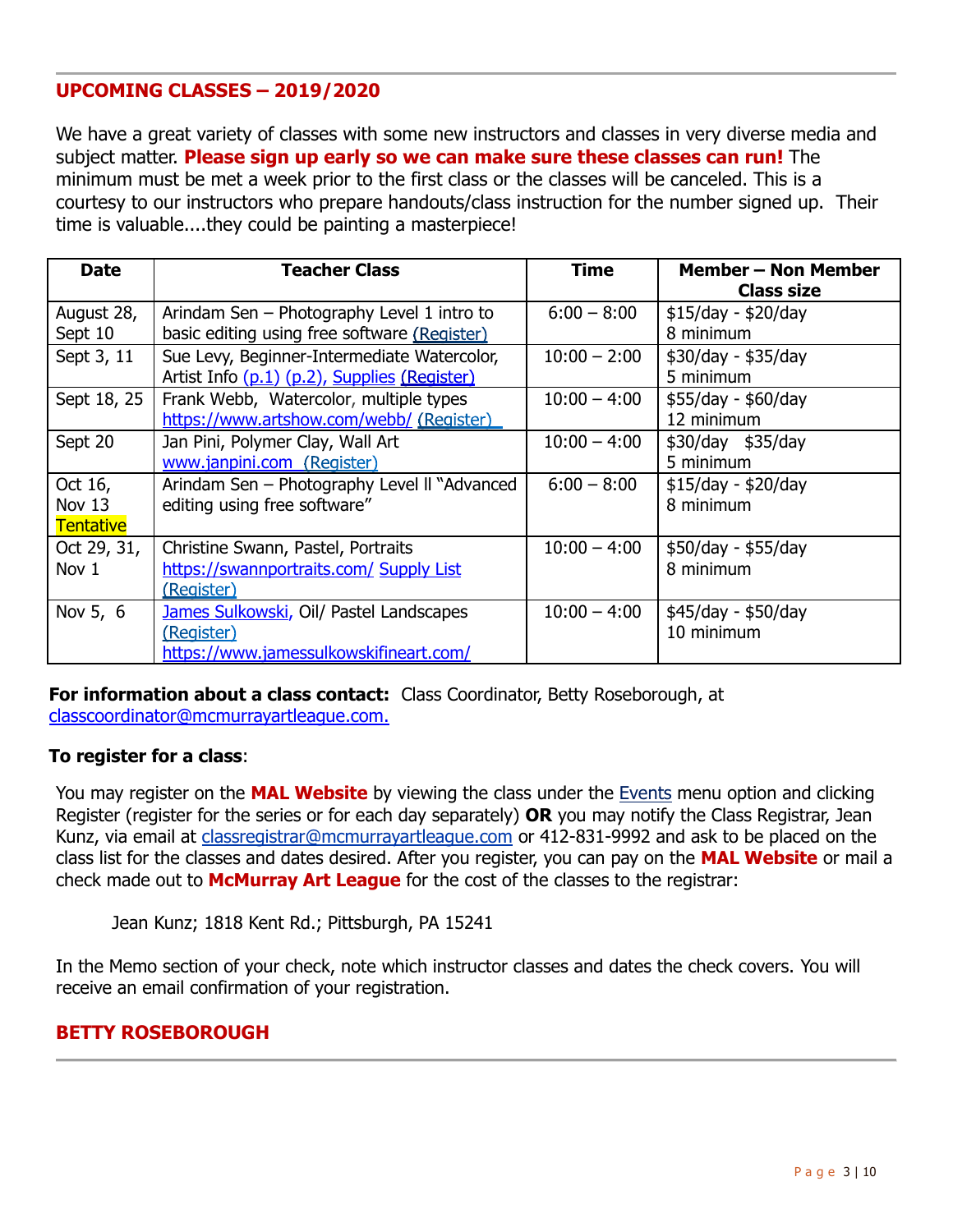### **CLASS PREVIEWS:**

### **Arindam Sen**

Photography - Basic Editing:

Level I This session will include an explanation of the Parameters of a photograph: Aperture Triangle and Histogram. This will provide background and an understanding of what to edit and why to edit before editing is demonstrated on a few of the FREE photo editing software tools available today.

### Photography - Advanced Editing:

Level II As the need arises there will be an advanced editing session tentatively scheduled for Oct.16 and Nov 13. This will continue with the more advanced FREE editing software tools available today like GIMP and PhotoScape.

### Pittsburgh Artist Registry

Arindam wanted to preserve meaningful memories of his daughter's childhood and that was the first reason for him to get into photography. After that in 2015, he started taking this to the next level so that he could create good memories for others through his lenses.

https://pittsburghartistregistry.org/accounts/view/ArindamSenPhotography



### **Sue Levy**

Each day I will do a Demo of the landscape . We will do Fall Flowers included in one landscape painting . Beautiful Skies, Water , mixing neutral tones that recede, earth tones and color of fall. Bring your vacation photos from the shore, out west or out of the country travels , or photos of a good subject to paint. I'll show you tips to make your watercolor paintings come to life.

Sue Levy Watercolor Workshop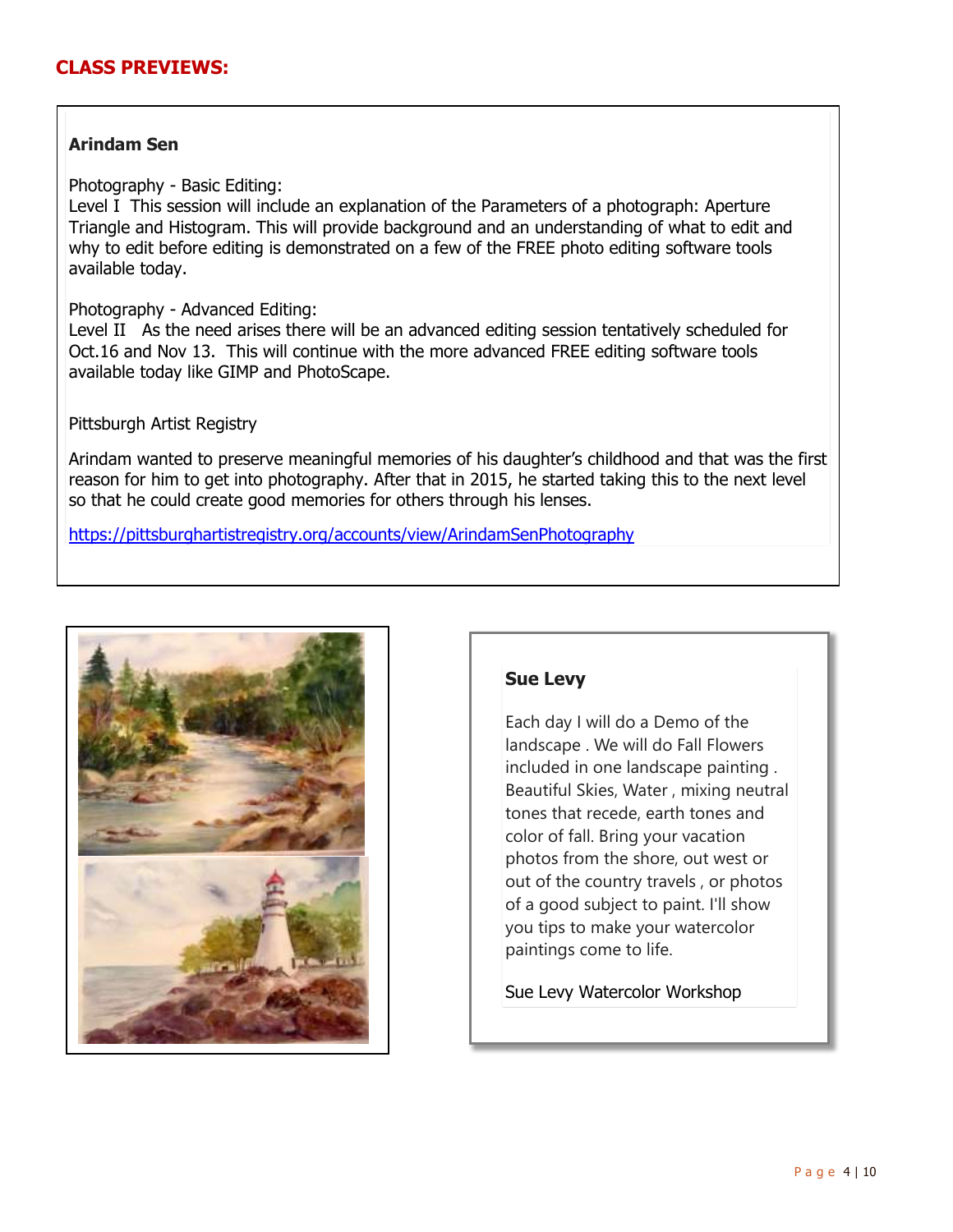

**Frank Webb** has conducted painting workshops internationally and has authored five books. The American Artist magazine included Webb in the 20 best Watercolor teachers in the U.S. He has won over 120 major awards and has received lifetime achievement medals from the Philadelphia Water Color Society, the Watercolor Salon of Thessaloniki and the Pittsburgh Watercolor Society. The Transparent Watercolor Society of America has granted him Master Status. A frequent juror, he has lectured twice to members of the American Watercolor Society and once to the National Watercolor Society. Ten art museums have Webb paintings in their permanent collections. In 2019 Webb was an Honorary Guest at the American Watercolor Society dinner where he was recognized as a Living Legend.

https://www.artshow.com/webb/



### **Christine Swann**

Christine is a Signature Member of the Pastel Society of America, and a member of the IAPS Masters' Circle, a designation she received in only 6 years. She is a past President of the Pittsburgh Pastel Artists League and a Past President of the Pittsburgh Watercolor Society. She is also a long-time member of the Pittsburgh Society of Illustrators and Portrait Society of America. She currently teaches the "Power of Pastel" Workshop to groups around the country.

https://swannportraits.com/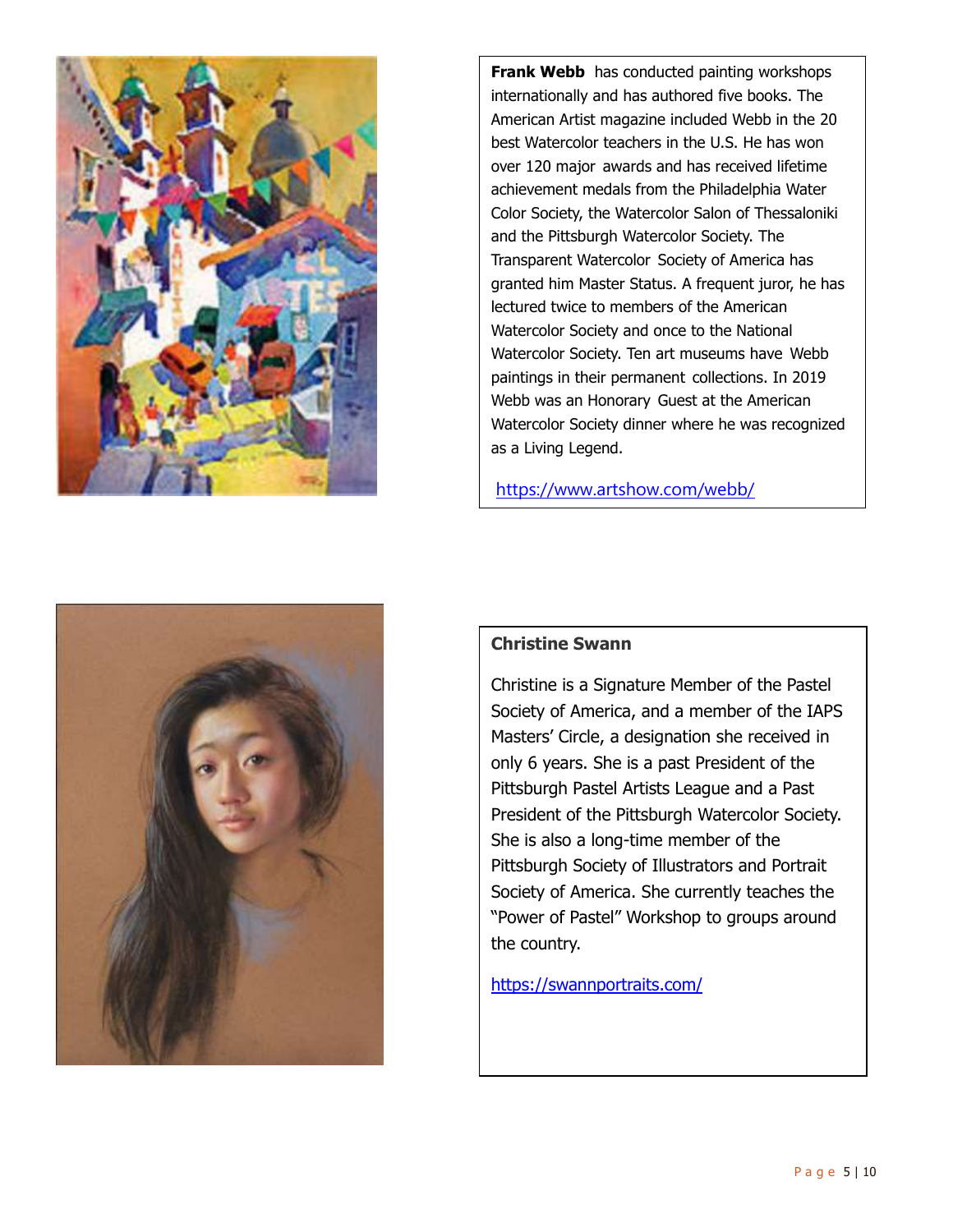

### **JAMES SULKOWSKI**

Description: Students will study the concepts and techniques of classical painting in oil and pastel. Students will learn and paint the basic shapes and apply this knowledge to still life objects as well as the landscape and portrait . Students will also develop and refine their skills in understanding specific painting materials , applications and techniques. Textures , Color , Concepts of painting Light , Atmosphere and Space will all be discussed and demonstrated. Individual instruction .

https://www.jamessulkowskifineart.com/



# **BETTY ROSEBOROUGH**

### **Jan Pini**

Jan Pini has dabbled in art since high school. She has recently returned to her art passion after retiring from a long career in software development.

www.janpini.com

### **MAL STUDIO GALLERY EXHIBIT**

The next **STUDIO GALLERY EXHIBIT** will be hung on Tuesday, September 17 and taken down on December 10. The theme is **"Humans and Other Animals".** 

The drop off of new artwork and pick up of the current **"Take A Chance"** work is Tuesday, September 17 from 5-6pm. If you cannot make that time, please contact Linda or Michalina to arrange an alternate drop off time. If you can't make it on Tuesday to drop off, you could take it with you to the first meeting and drop it off 15 minutes before or after the meeting as we don't want to interfere with the meeting and our speaker, Frank Web<sub>b</sub>.

Work in this show should be framed and ready to hang. As always feel free to interpret the title of the show freely, though this time the theme is pretty self-explanatory. Please register online or email Linda at [saxa@msn.com](mailto:saxa@msn.com) and send tag information (title, medium and price) by Friday, September 13. Looking forward to seeing you and your work!

# **LINDA SAKSA AND MICHALINA PENDZICH**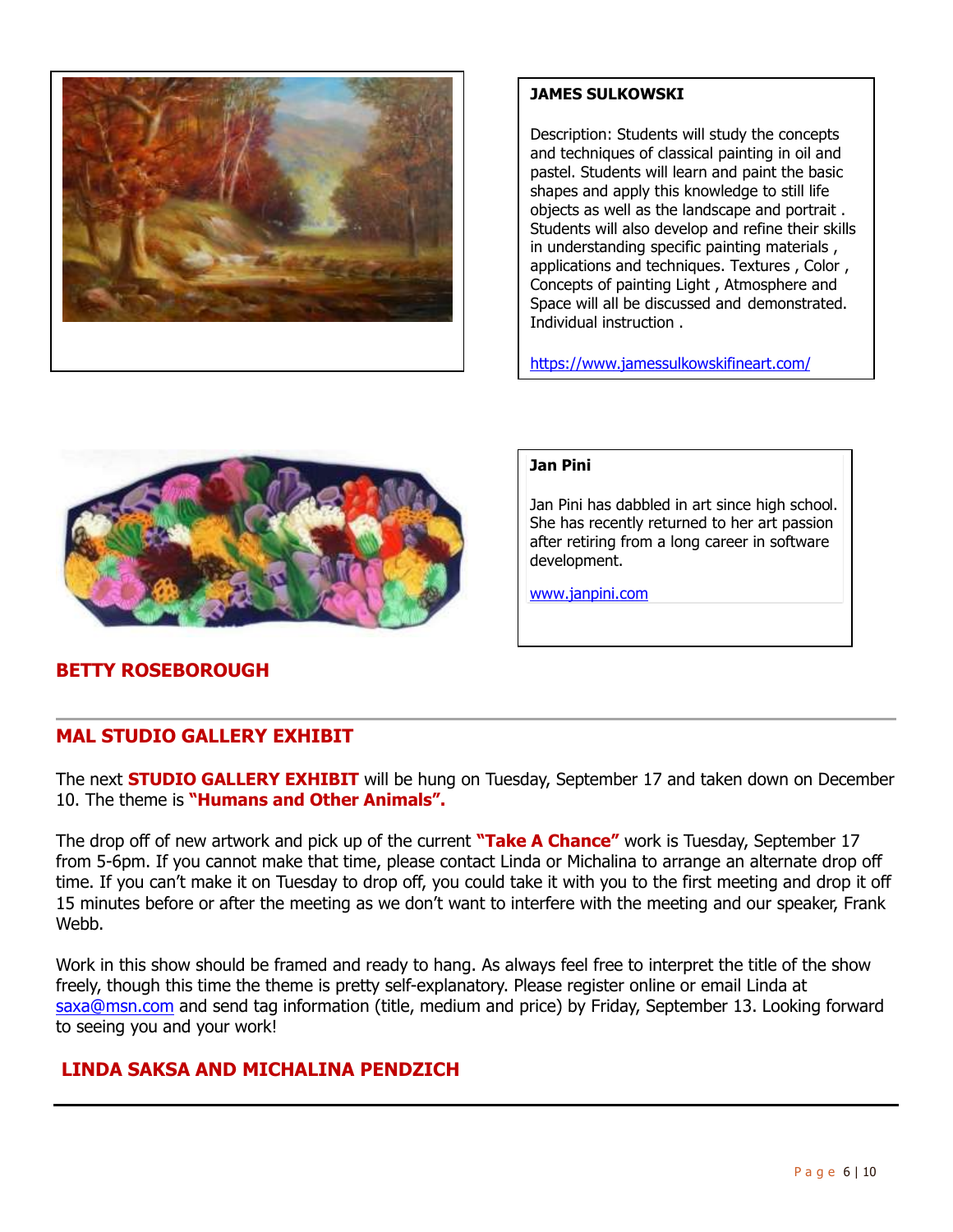### **NEW SCREENS ARE COMING**



Our display screens are getting quite old and are the cause of many a skinned knuckle. Plus they don't look very nice anymore. Linda Saksa has researched new screens and found a source in Lebanon, PA, called Graphic Display Systems. The Board has voted to initially purchase eight new 36"x60" (display area) twopart screens (see image) in time for the Fall show in November. These screens can be easily transported in a car as the two parts come apart and can be configured in a variety of ways. The cost of the eight screens is close to \$1000, therefore we will need some fundraisers throughout the year to pay for them. Some ideas are: raising the cost of **Open Studio** and **CAFÉs** to \$5, optional donations with show entry fees, a donation bucket at meetings and classes, meeting 50/50 raffle, multiple person yard sale of donated items, Chinese auction, and **Lush Brush** sale. Please consider donating to the "New Screen Fund"!

**JAN PINI**

### **GOFUNDME ACCOUNT SET UP FOR NEW SCREEN FUND**

We've set up a **GoFundMe** account for our New Screen Fund! Be sure to share it with your friends and family to help us reach our goal of \$1000 for the first eight replacements for our total of 24 screens. Here's the link: [https://www.gofundme.com/f/mcmurray-art-league-new-screen](https://www.gofundme.com/f/mcmurray-art-league-new-screen-fund&rcid=r01-156693290006-559ab5f6144d4e3b&pc=ot_co_campmgmt_w)[fund&rcid=r01-156693290006-559ab5f6144d4e3b&pc=ot\\_co\\_campmgmt\\_w](https://www.gofundme.com/f/mcmurray-art-league-new-screen-fund&rcid=r01-156693290006-559ab5f6144d4e3b&pc=ot_co_campmgmt_w)

### **JAN PINI**

### **FALL SHOW AT THE PETERS TOWNSHIP PUBLIC LIBRARY**

Well, the **Galleria** has done it to us again! They've cancelled the fall multiple-league art show at their location. Fortunately, the Peters library is able to squeeze us into their schedule and actually at a much better time closer to Christmas. We've also decided to hold the **Holiday Artists' Market in the Reading Room** on the second floor of the library during the show, as well. Please see the important dates listed below. We are also asking for **exhibiting artists to consider an extra donation of \$5 or \$10 to the New Screen Fund** since you are the ones who will directly benefit from the new screens! For more information and to register, visit [https://www.mcmurrayartleague.com/Exhibits.](https://www.mcmurrayartleague.com/Exhibits)

### **JAN PINI AND BETTY ROSEBOROUGH, SHOW CO-CHAIRS**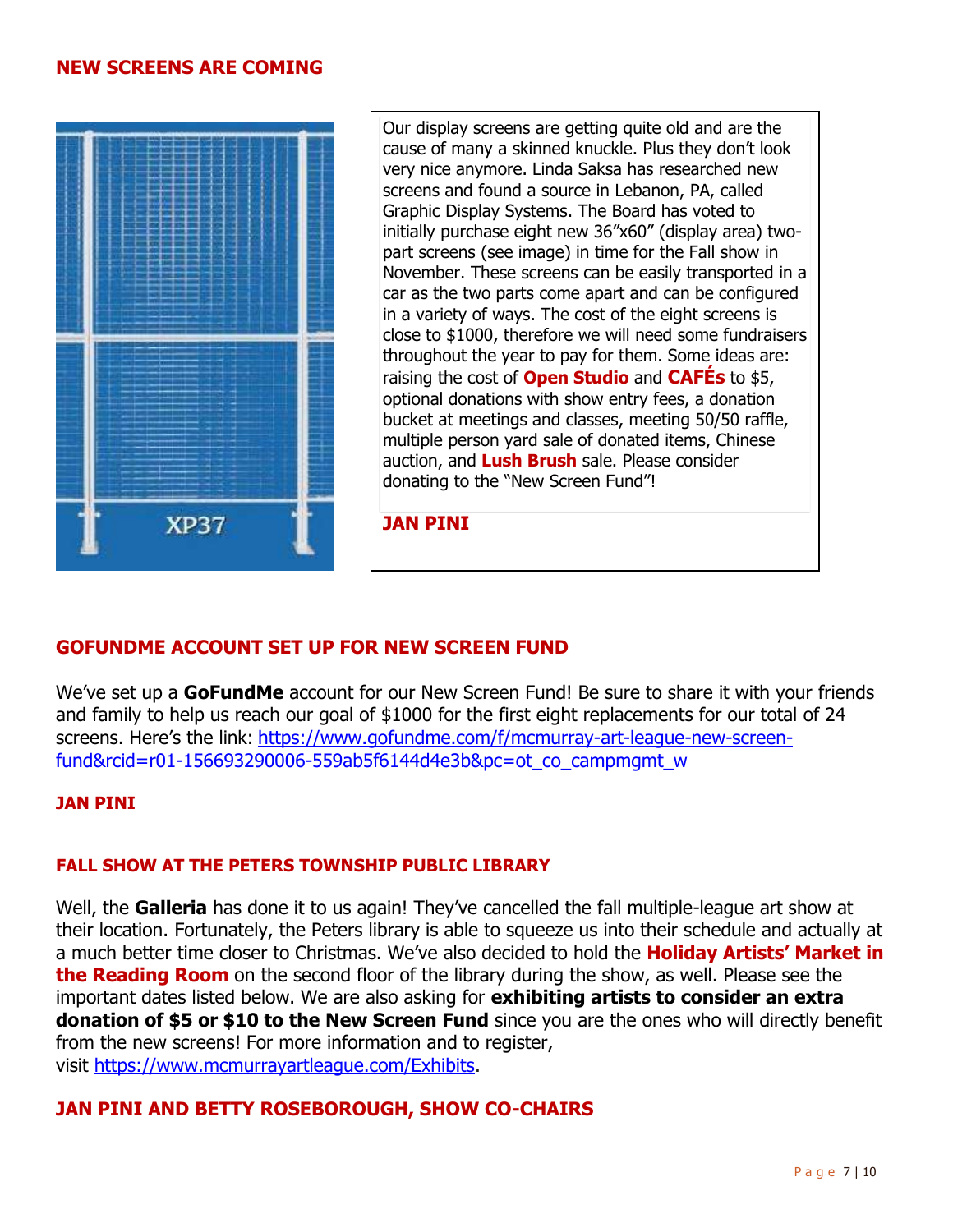## **ANNUAL FALL SHOW**

# **November 17-24, 2019**

Peters Township Public Library 616 East McMurray Rd. McMurray, PA 15317



| Important dates                    |                              |  |  |
|------------------------------------|------------------------------|--|--|
| Registration online or postmark:   | Saturday, November 2         |  |  |
| Screen setup no artwork (Library): | Sunday, November 17, 12-2 PM |  |  |
| Drop off work (Library):           | Sunday, November 17, 2-4 PM  |  |  |
| Reception (Library):               | Monday, November 18, 6-8 PM  |  |  |
| People's Choice voting cut-off:    | Thursday, November 21, 8 PM  |  |  |
| Holiday Artists' Market:           | Saturday, November 23, 11-4  |  |  |
| Show takedown (Library):           | Sunday, November 24, 2-4 PM  |  |  |

# **JAN PINI**

# **CAFÉ (Creative Arts for Everyone) MAL MEMBERS ONLY OPPORTUNITY**

**We have a CAFÉ scheduled 10/25/2019 at 10:00 AM.** Come watch our video and get some culture and learn about "the Impressionists". Please register online or call Leslie Baldwin.

**\_\_\_\_\_\_\_\_\_\_\_\_\_\_\_\_\_\_\_\_\_\_\_\_\_\_\_\_\_\_\_\_\_\_\_\_\_\_\_\_\_\_\_\_\_\_\_\_\_\_\_\_\_\_\_\_\_\_\_\_\_\_\_\_\_\_\_\_**

If you have an idea for a **CAFÉ,** just contact Leslie Baldwin at [vicepresident@mcmurrayartleague.com](mailto:vicepresident@mcmurrayartleague.com) or 412-720-7380 to schedule.

**\_\_\_\_\_\_\_\_\_\_\_\_\_\_\_\_\_\_\_\_\_\_\_\_\_\_\_\_\_\_\_\_\_\_\_\_\_\_\_\_\_\_\_\_\_\_\_\_\_\_\_\_\_\_\_\_\_\_\_\_\_\_\_\_\_\_\_\_\_**

# **LESLIE BALDWIN**

### **OPEN STUDIO**

Hello everyone. After a long (three month) summer vacation and a few bumpy medical issues, I am feeling good and anxious to resume our **Open Studio** sessions on Friday September 6, 2019. As before, the studio will be open every Friday for anyone who is a member to come join the group with your creative project. A few small changes have been adopted by the league. They are: the fee has been adjusted to **\$5** per week, and the time has changed from 10 to 2 to **10 to 1**. Both of these changes have been implemented for the betterment of our league. It is my hope that, once the warm weather is gone, we can return to our original four hour sessions for the rest of the year. So dust off your painting gear, and I'll see you all on Friday, the 6th.

# **KAREN VITUCCIO**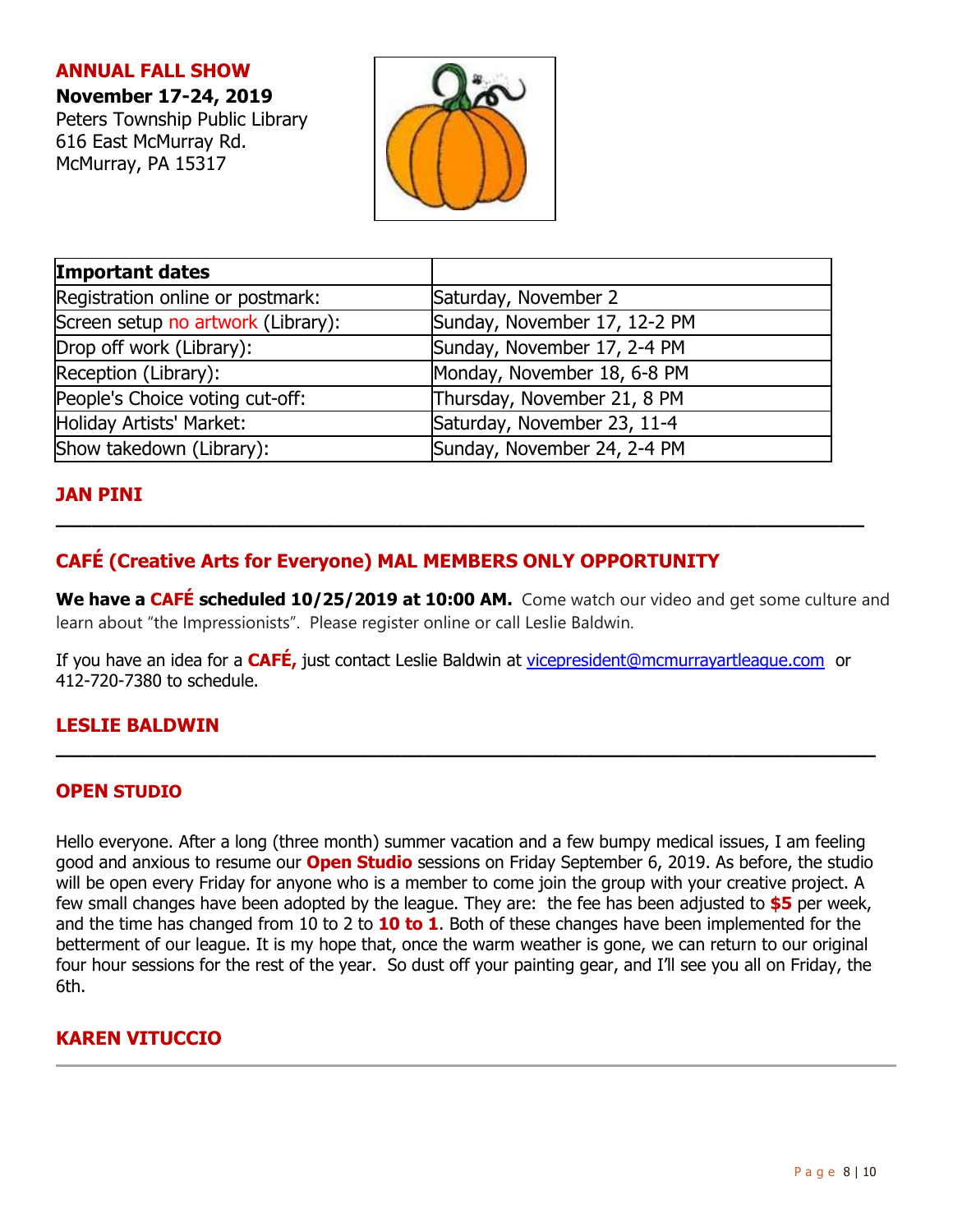## **MCMURRAY ART LEAGUE 2020-21 PETERS TOWNSHIP LIBRARY SHOW DATES AND THEMES**

We can once again thank **Arlene Popko** for the intriguingly creative themes for our PT library exhibits in 2020. Please consider showing your 2-dimensional pieces at the library. You may enter up to three 2 dimensional pieces no larger than 24" top to bottom. There is no entry fee but there is a 15% commission on sold works (10% is donated to the library and 5% to **MAL**). Contact Sandy Conley [conley1973@verizon.net](mailto:conley1973@verizon.net) or register on **MAL** website by the Monday before the exhibit. Provide artist's name, title of piece, medium and price.

Library Director, Myra Oleynik recently expressed her appreciation for our beautiful artwork. The exhibit space is decidedly smaller than in years past, but a lot of people who come to the "What's New" section of the library to view books, admire the art while they are there.

| <b>SHOW DATES</b>            | <b>THEME</b>                |  |  |
|------------------------------|-----------------------------|--|--|
| July 24 - October 23, 2019   | ROYGBIV - Cool Tones        |  |  |
| October 23 - January 8, 2020 | <b>ROYGBIV - Warm Tones</b> |  |  |
| January 8 - March 11, 2020   | Out and About               |  |  |
| March 11 - May 20, 2020      | Salute to Color             |  |  |
| May 20 - July 22, 2020       | Something Exotic            |  |  |
| July 22 - October 21, 2020   | Seasonal Highlights         |  |  |
| October 21 - January 6, 2021 | Telling a Story             |  |  |

# **SANDY CONLEY**

## **CALLING MAL ARTISTS** ―**12 DAYS OF CHRISTMAS**‖ **DECEMBER WINTER EXHIBIT**

I would like to invite all **MAL** artists to participate in a **Holiday Window Exhibit** for December 2019. This exhibit is for small paintings,  $8 \times 10$  or  $10 \times 10$ , with a winter or holiday theme. Any media is acceptable. Register by September 30, 2019. Please email me at [darla.duffy801@gmail.com](file:///C:/Users/prebh/Desktop/darla.duffy801@gmail.com) with your name, Title, and price. We can probably hang 12 small paintings on the window screens. If you want to, you can work on them during open studio on Fridays at 10AM through October. Drop off the art Sat November 30 between 11AM to 12PM so I can hang that day.

Please register early for this exhibit as the space and number of paintings are limited.

### **DARLA RAE DUFFY**

### **LUSH BRUSH**

Are you ready for a night of food, fun and art? Come join your fellow artists for our annual **Lush Brush** event. We will be sharing food and wine and creating small canvases and greeting cards provided by **MAL** and donated to the art league for sale. The cards and small paintings will be used as a fundraiser. The original cards will also be used by the correspondence secretary. Bring art supplies of your choice. Bring a beverage (wine, etc.) food (appetizer, main dish or dessert). Wednesday, October 23, 2019 5:30 PM - 8:00 PM **MAL studio. [Register here.](https://mcmurrayartleague.com/event-3459013)**